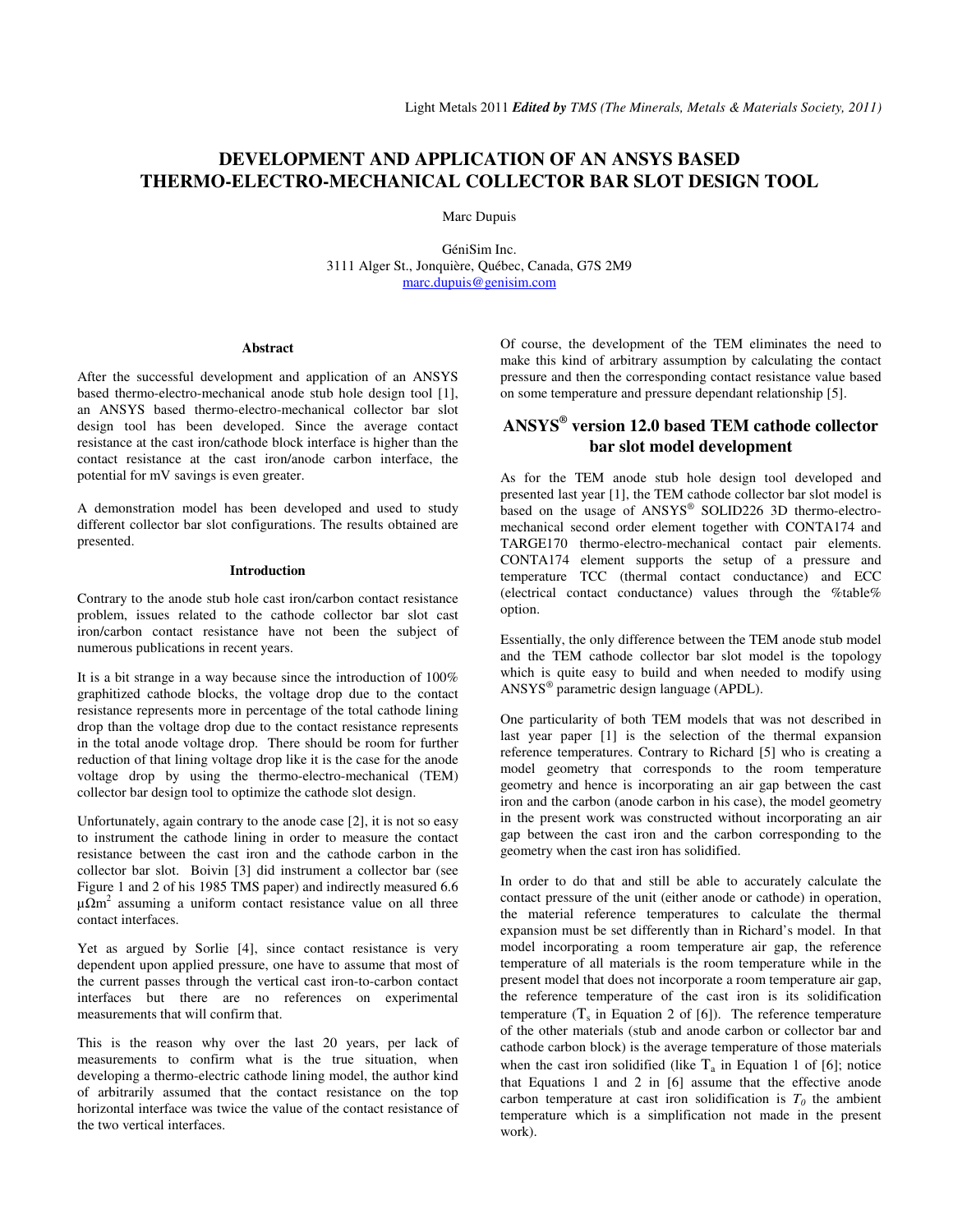## **Base case model**

Figure 1 is showing the geometry of the base case model. It is a quarter cathode block model of a "single slot per block" design type. Actually, there are two collector bars per block because the block is 3.67 m long and the two bars are 2.175 m long each leaving a section without bar in the middle of the block. Those two collector bars have a square cross-section of 160 mm x 160 mm. The cathode block has also a square cross-section of 48 cm x 48 cm. The size of the collector bar slot is 176 mm of height leaving room for 16 mm of cast iron above the bar and on average 200 mm of width leaving 20 mm of cast iron on each side of the bar. Yet, because of the typical "V" shape of the vertical faces of the slot, the cast iron thickness actually varies from a minimum of 15 mm to a maximum of 25 mm. It is assumed that there is 28 such cathode blocks in a cell running at 300 kA, so the current in each bar is 300/28/2 = 5.36 kA for a maximum current density in each collector bar of  $5360/16/16 = 20.92$  A/cm<sup>2</sup>.



Figure 1: Mesh of the base case model

In a typical TE cathode side slice model [2], the collector bar and the slot are not represented in that much details but the full lining and potshell are also represented (see Figure 2). This is required in order to be able to accurately calculate the cathode heat loss. That calculation is not a requirement of the TEM cathode model, yet computation of the temperature is still required. Fortunately, it is possible to compute that temperature without having to represent the full lining by using appropriate boundary conditions (see Figure 3).



Figure 2: Mesh of a standard TE cathode side slice model



Figure 3: Temperature solution of the base case model

As a first step, the cathode voltage drop is calculated using constant user defined contact resistance values as in the TE model. Typical values of 4  $\mu \Omega m^2$  for the vertical interface and 8  $\mu \Omega m^2$  for the horizontal interface were selected (still using that arbitrarily factor of 2 between vertical and horizontal contact resistances). As presented in Figure 4, for setup, the model predicts a cathode lining drop of 212 mV.



Figure 4: Voltage solution with constant contact resistance values

Figure 5 is presenting the resulting current density at the edge of the cathode block. Some current is travelling vertically straight down from the top of the slot into the top section of the cast iron. This may or may not be real, no measurement being available to confirm or disprove that. The only thing that is known is that this would be the current density, if the value of the horizontal contact resistance would be twice the value of the vertical contact resistance.

Assuming that the 4 and 8  $\mu \Omega m^2$  were selected to match measured cathode lining drop, the next step is to activate the temperatureand pressure-dependent contact resistance property in the model and calibrate the model so that it can predict close to 212 mV of cathode lining drop. Many parameters could be used to do that calibration. The one selected in the present work is  $T_a$  the effective collector bar temperature at cast iron solidification: a value of 750 °C was required to get the results presented in Figure 6.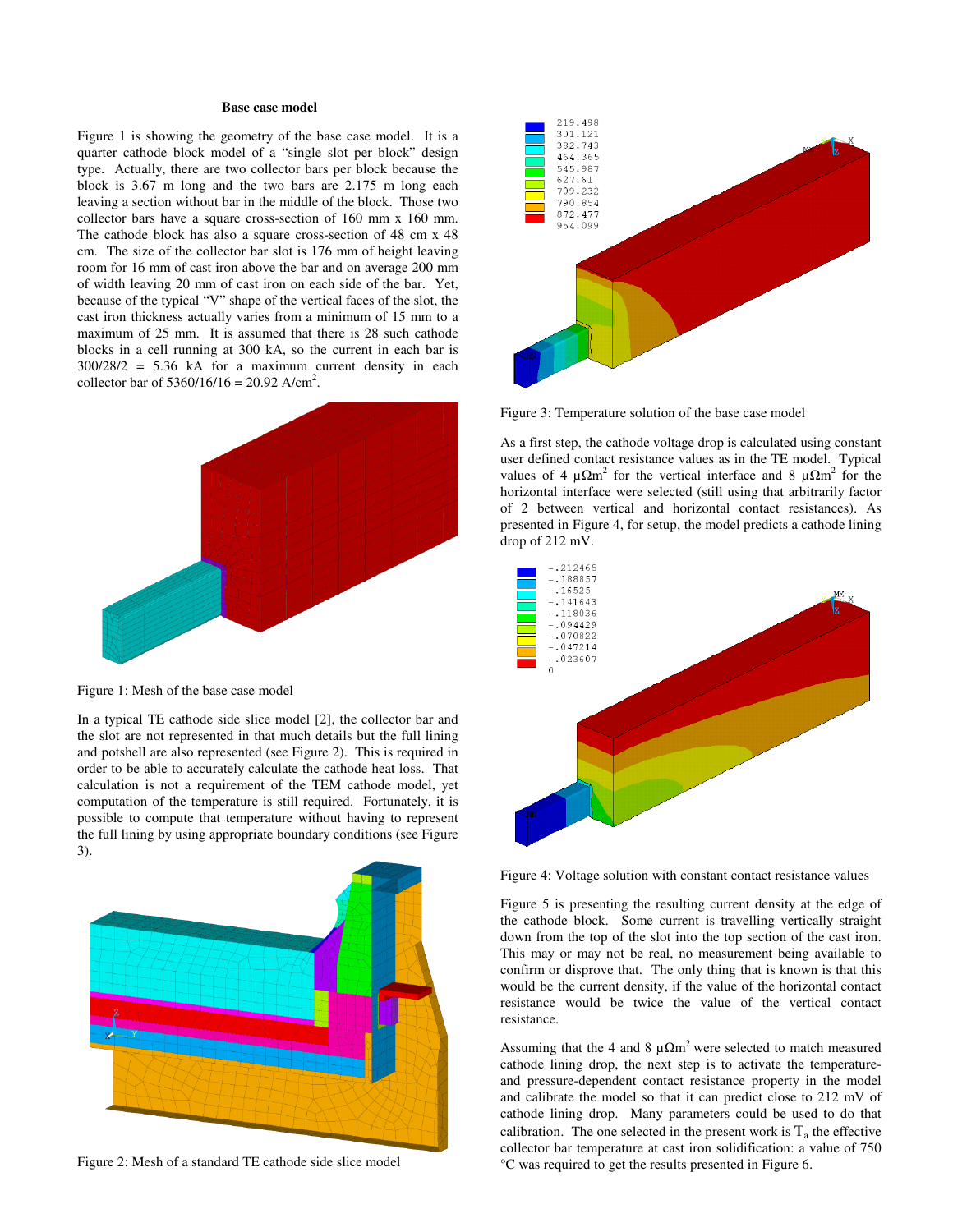

Figure 5: Current density with constant contact resistance values



Figure 6: Voltage solution with variable contact resistance values

So after calibration, the total cathode voltage drop prediction is close of being equal. But is the current density in the cathode block edge very different now? In order to answer that question, one only has to compare Figure 5 with Figure 7 presenting the current density solution obtained while using the temperature and pressure contact resistance property in the model.



Figure 7: Current density with variable contact resistance values

It is clear that far less current enters from the top horizontal interface section. Now at least that tool can be used to investigate how to improve the situation.

## **Base case model, finer mesh**

At this point, the model can be considered as validated since after calibration it is reproducing "measured" data. Yet, before starting to use the model as a design tool, it is also a good idea to test the model mesh sensitivity. The initial model is using a mesh that is much finer that the one of a standard TE cathode side slice model. But is the mesh fine enough to well represent the contact behavior?

To answer that question, a second mesh was developed. The initial mesh has 2592 3D solid elements and 1065 2D contact elements. It took only 566 seconds to solve on a 64 bits dual core Intel Centrino T 9300 Cell Precision M6300 portable computer running ANSYS® 12.0 version. The refined mesh has 10924 3D solid elements and 2760 2D contact elements. Solving the same problem with that refined mesh took 5225 seconds, so about ten times more than solving for the initial mesh.

The predicted cathode lining voltage drop is identical; so as far as the accuracy of the solution is concerned the initial mesh is clearly good enough. But the current density vectors presented in Figure 8 indicate that the finer mesh is helping a lot in the interpretation of the results. In Figure 8, the current is concentrating itself in three points where the contact pressure is concentrated.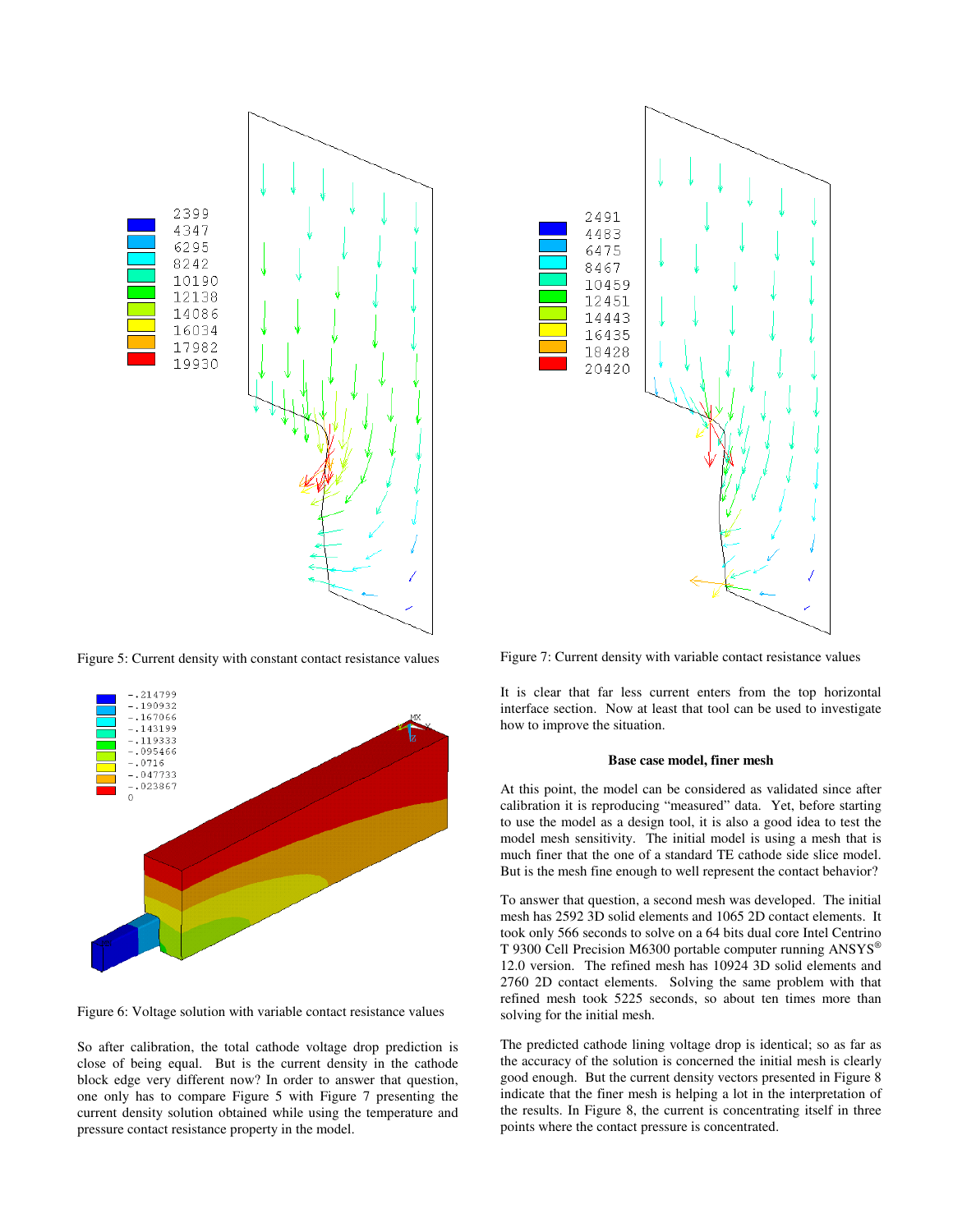

Figure 8: Current density with variable contact resistance values finer mesh version

## **Same slot, higher collector bar**

As it is not clear at this point if having any cast iron on top of the bar is useful, the aim of the first design change run is to test that. In this run, the 160 mm wide x 160 mm high collector bar is replaced by a 160 mm wide x 174 mm high collector bar leaving only 2 mm of cast iron above the bar (completely eliminating the cast iron above the bar would require a new model topology). The new model geometry is presented in Figure 9.



Figure 9: Mesh of the same slot, higher collector bar case

The model predicts 206 mV using the constant contact resistance setup and 197 mV while using the temperature- and pressuredependent contact resistance setup. So a saving of about 6 mV came from the fact that there is less voltage drop in the collector bar section outside the cathode block. Then, according to the TEM model, an additional reduction of about 9 mV can be expected due to the improved contact in the top horizontal interface section that resulted from the decrease of the cast iron thickness and hence the increase of the contact pressure.

Since it is not expected that a direct steel collector bar/cathode carbon block interface contact would behave any differently than a cast iron/cathode carbon block contact, this run is really testing the option of not putting any cast iron above the bar. Figure 10 shows the corresponding current density in the cathode block edge.



Figure 10: Current density with variable contact resistance values for the same slot, higher collector bar case

## **Same slot, higher and wider collector bar**

It is clear that the maximum vertical interface contact pressure will be achieved using the minimum cast iron thickness possible. This reduction must be done by increasing the collector bar section, not by decreasing the collector bar slot width because, inside the block, the effective collector bar section is the slot section as the current travels in the cast iron too. So this second design change run is testing a 174 mm wide x 174 mm high collector bar using the same collector bar slot leaving on average only 13 mm of cast iron. Figure 11 is presenting the corresponding model geometry.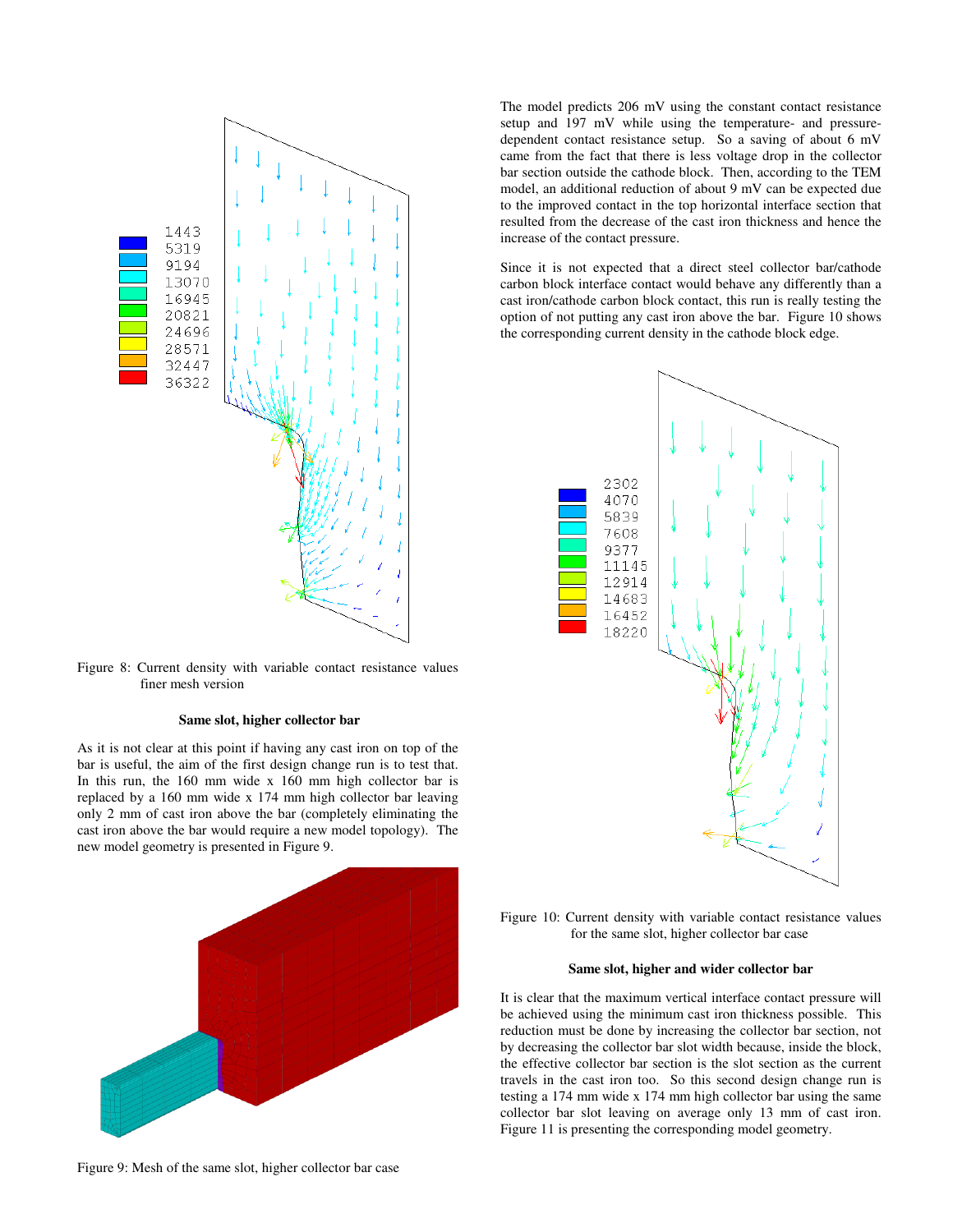



The model predicts 199 mV using the constant contact resistance setup and 195 mV while using the temperature- and pressuredependent contact resistance setup. So a saving of about 13 mV came from the fact that there is less voltage drop in the collector bar section outside the cathode block. Then, according to the TEM model, an additional reduction of about 4 mV can be expected due to the improved contact, which is less than the previous case.

## **New slot design, higher and wider collector bar**

Next, the most difficult thing is to come up with a collector bar slot design change that improves the contact and hence decreases the cathode lining drop. As a simple example, it is possible to study the impact of changing the position of the minimum thickness area of the slot. In this third design change run, that position is moved up from the mid point position to the top quarter point position still keeping the bigger 174 mm x 174 mm collector bar and still keeping the same average 13 mm cast iron thickness on the two side sections (see Figure 12).

![](_page_4_Figure_5.jpeg)

Figure 12: Mesh of the new slot design, higher and wider collector bar case

The model obviously still predicts 199 mV using the constant contact resistance setup but now predicts 192 mV while using the temperature- and pressure-dependent contact resistance setup. So this is an additional decrease of 3 mV for a total of 7 mV decrease

due to the improved contact, in addition of the 13 mV reduction due to the increase of the collector bar section: hence a grand total of 20 mV reduction over the base case value for a reduction of 9.4% while still keeping the same collector bar slot aspect ratio and cross-section.

#### **New collector bar aspect ratio**

This of course is only the beginning of a multitude of new collector bar slot configurations that can now be tested using this new TEM collector bar slot design tool, like testing if a "W" profile would provide a better contact than the standard "V" shape profile. Yet, testing a "W" profile would require a little change in the model topology while there are still many new cases that can be analyzed using the current model topology.

Per example, it is well known that a rectangular collector bar crosssection is more efficient than a square collector bar cross-section. But it would be interesting to see if the TEM collector bar slot model confirms this. In this forth design change, the 174 mm x 174 mm collector bar is replaced by a 144 mm wide x 210 mm high collector bar keeping about the same cross-section by significantly changing the aspect ratio. Figure 13 is presenting the resulting model geometry still keeping 13 mm of average cast iron thickness on the sides and the minimum thickness area at the upper quarter point.

![](_page_4_Figure_12.jpeg)

Figure 13: Mesh of the new collector bar aspect ratio case

The model predicts 192 mV using the constant contact resistance setup and 187 mV while using the temperature- and pressuredependent contact resistance setup. It is fair to compare those results with the ones of the previous case as only the collector bar aspect ratio has been changed. It is also fair to compare the two constant contact resistance results and the two variable contact resistance results between themselves.

According to the constant contact resistance model setup with an arbitrarily ratio of 2 between the horizontal and the vertical contact resistance, that change of aspect ratio should reduce the cathode voltage drop by 7 mV. According to the variable contact resistance model setup, that change of aspect ratio should reduce the cathode voltage drop by 5 mV. So there is no strong disagreement between the two versions of the model which is a good thing for the user of the standard TE cathode side slice model. Of course, changing the collector bar aspect ratio will also affect the lining life so maybe in that context this design change is not an improvement!